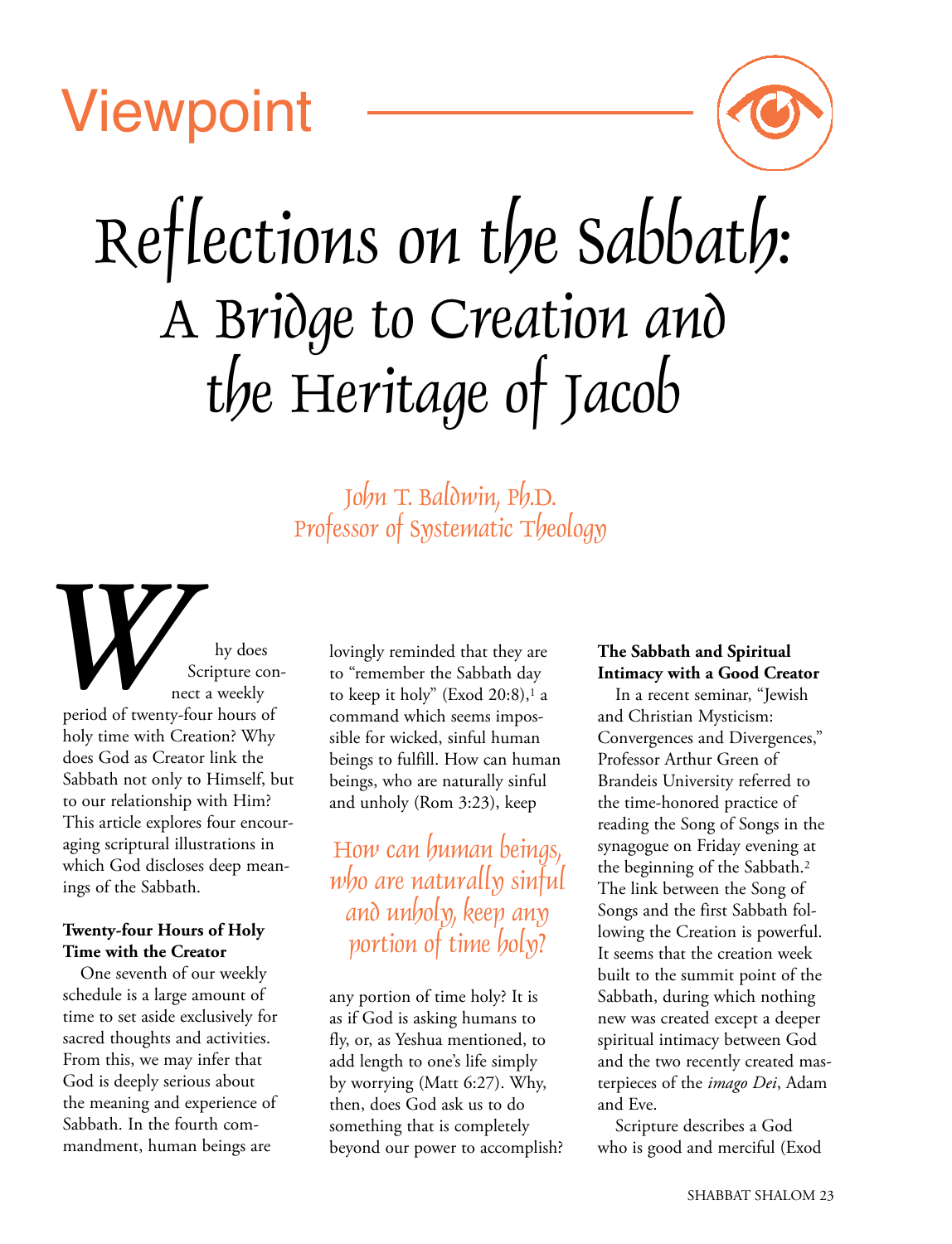It seems that the creation week built to the summit point of the Sabbath, during which nothing new was created except a deeper spiritual intimacy between God and the two recently created masterpieces of the *imago Dei*, Adam and Eve.

33:19; 34:6-7) and, thus, One to be desired and worshiped. The God of Scripture created by means of a brief, merciful method, which lasted six days and in which all animal forms were created by His word. God did not create by a cruel method, which employed death, suffering, and predation throughout millions of years. The seventh-day Sabbath, then, is a memorial of a good method of creation, as clearly stated in the fourth commandment: "Remember the Sabbath day, to keep it holy. . . For in six days the Lord made the heavens and the earth, the sea and all that is in them, and rested on the seventh day; therefore the Lord blessed the sabbath day and made it holy" (Exod 20:8, 11). While the subsequent exercise of God's mighty power in redeeming Israel from Egypt can be mentioned as another reason for the Sabbath, the original six-daycreation rationale for keeping the Sabbath continues in force as evidenced in God's final message to humanity in Rev 14:7, which, among other things, uplifts the Sabbath commandment recorded in Exod 20.3

Another important factor in the concept of Sabbath is that the Sabbath hours are specifically set apart for building special relationships between the Creator and the creature. God, as with the Beloved in the Song of Songs, expresses divine love to His bride, who is the result of His prior acts of creation. Conversely, the bride––represented in this case by Adam and

Eve––rejoiced over and articulated their personal love to God, whom they appropriately addressed and knew as Father because He created them. This means that the Sabbath, in its profound essence, is a beautiful opportunity for and method of fulfilling the most important command ever given to humans: "And you shall love the Lord your God with all your heart and with all your soul and with all your might" (Deut 6:5). There is, indeed, a pressing need to recapture in the Sabbath this deepest of human experiences.

### **Healing by the Creator: A Sign of Sabbath Blessing**

After our first parents sinned by disobeying God's instruction not to eat of the fruit of the tree of knowledge of good and evil (Gen 3), the experience of Sabbath became even more striking in that it became a time of necessary healing. The fallen human heart does not love God, think holy thoughts, or turn from sin. Viewed in light of God's commandments, our natural condition implies, as Roger Haight notes, that "human being is ordained to an end that is radically transcendent to this being."4 This means that in order for one to keep a day holy, one must be holy. But how can humans be holy?

God tells Israel to "not follow after your own heart" (Num 15:39) and to "remember to do all My commandments, and be holy to your God" (Num 15:40). God, in poetic symbol, tells us

that our motives and actions are driven by our heart and, by implication, that our natural heart will not enable us to keep Sabbath holy. This means that for humans to keep the Sabbath holy, we need to be holy, meaning that we need a different heart. And this is a seemingly impossible task.

However, God is faithful. In the powerful new covenant promises of Scripture, the Creator becomes the re-creator and transforming power of the human heart, which humans can experience in spiritual Sabbath intimacy. Through the prophet Ezekiel, we learn that God makes a connection between the new heart experience and His holy Sabbath: "I gave them My sabbaths to be a sign between Me and them, that they might know that I am the Lord who sanctifies them" (Ezek 20:12). And later He says: "I will give you a new heart and put a new spirit within you; and I will remove the heart of stone from your flesh and give you a heart of flesh, and I will put My Spirit within you and cause you to walk in My statues" (Ezek 36:26-27). In other words, when a human being truly keeps the Sabbath day holy, such behavior is a sign that God has performed a spiritual heart transplant, enabling the individual to do what is naturally impossible–to love God and to keep the Sabbath holy.

# **The Sabbath and the Heritage of Jacob**

The prophet Isaiah states that